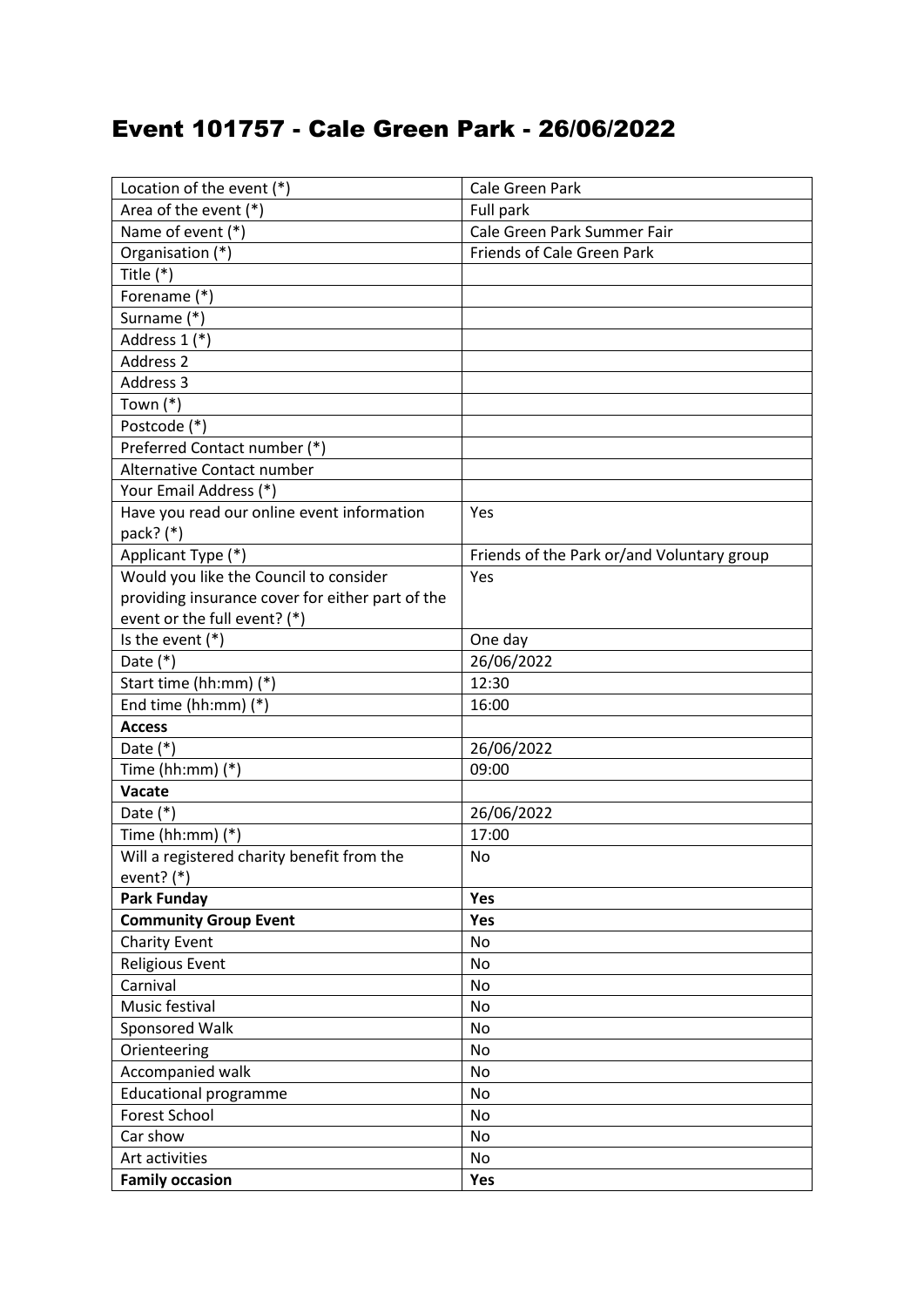| Sports activity / tournament / coaching           | Yes                                               |
|---------------------------------------------------|---------------------------------------------------|
| Picnic                                            | No                                                |
| Cross country / fun run (potential fee)           | No                                                |
| Market / Car Boot Sale                            | No                                                |
| Bonfire / firework Display                        | No                                                |
| <b>Fun Fair</b>                                   | No                                                |
| TV /Filming (potential fee)                       | No                                                |
| Circus (potential fee)                            | No                                                |
| Other                                             | No                                                |
| Will there be any first aid provision on the day? | Yes                                               |
| $(*)$                                             |                                                   |
| Please give full details (*)                      | We will have a trained first aider on site and a  |
|                                                   | fully stocked first aid kit                       |
| How many people in total are expected to take     | $250+$                                            |
| part in the event including the organisers,       |                                                   |
| participants and spectators? (*)                  |                                                   |
| Do you have a Traffic Management Plan? (*)        | Not deemed necessary                              |
| Please provide details as to why this is the case | The events attract predominantly local people     |
| $(*)$                                             | who will walk to the event. The local streets     |
|                                                   | are wide and have room for parking.               |
| Will vehicles be brought onsite during the        | Yes                                               |
| event? $(*)$                                      |                                                   |
| Number of small sized vehicles (bikes, cars etc.) | 4                                                 |
| Number of medium sized vehicles (caravans,        | $\overline{4}$                                    |
| campers van etc.)                                 |                                                   |
| Number of large sized vehicles (lorries, trailers | $\overline{2}$                                    |
| etc.)                                             |                                                   |
| Will all vehicles remain onsite for the duration  | No                                                |
| specified? (*)                                    |                                                   |
| Please give full details (*)                      | Only the donkey lorry and the refrigerated van    |
|                                                   | will be allowed to stay in the park and they will |
|                                                   | be located on hard standing. All small vehicles   |
|                                                   | will be required to leave the park after          |
|                                                   | unloading and brought back in at the end of the   |
|                                                   | event. Marshalls will be on hand to direct        |
|                                                   | vehicles and ensure driven very slowly and with   |
|                                                   | care                                              |
| Fundraising for and / or promotion of a political | No                                                |
| party (this includes political parties having a   |                                                   |
| stall at your event)                              |                                                   |
| Raffle                                            | No                                                |
| Gambling                                          | No                                                |
| Collections for a charity                         | No                                                |
| Sale of alcohol                                   | No                                                |
| <b>Music event</b>                                | Yes                                               |
| Theatre performance                               | No                                                |
| Market stalls                                     | No                                                |
| Car boot sale                                     | No                                                |
| Provision of any food                             | Yes                                               |
| <b>Hot food &amp; Drinks</b>                      | Yes                                               |